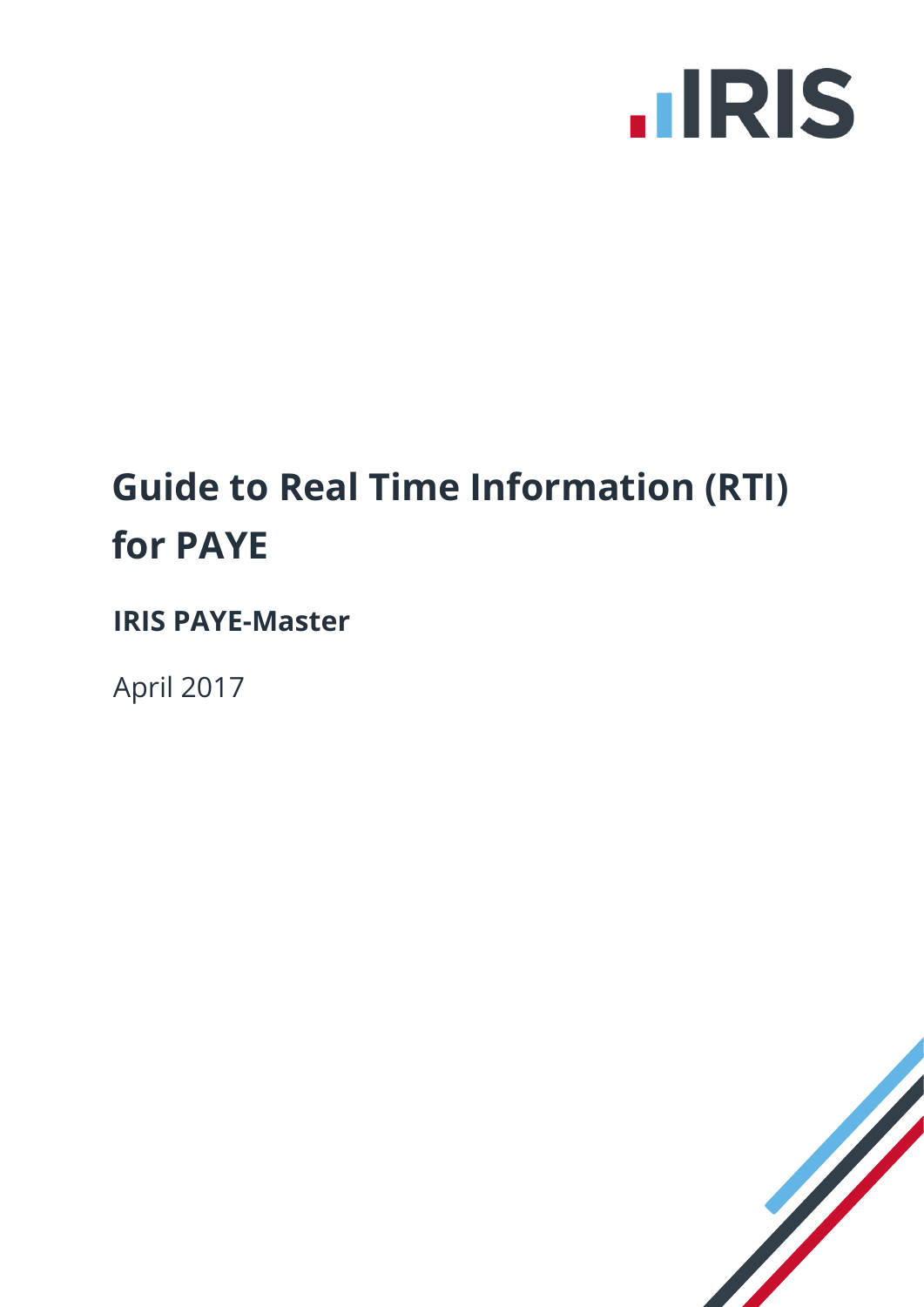# **IIRIS**

#### <span id="page-1-0"></span>**Contents**

| To send the FIRST FPS (after you have calculated your first payroll with RTI enabled):  10 |
|--------------------------------------------------------------------------------------------|
|                                                                                            |
|                                                                                            |
|                                                                                            |
|                                                                                            |
|                                                                                            |
|                                                                                            |
|                                                                                            |
|                                                                                            |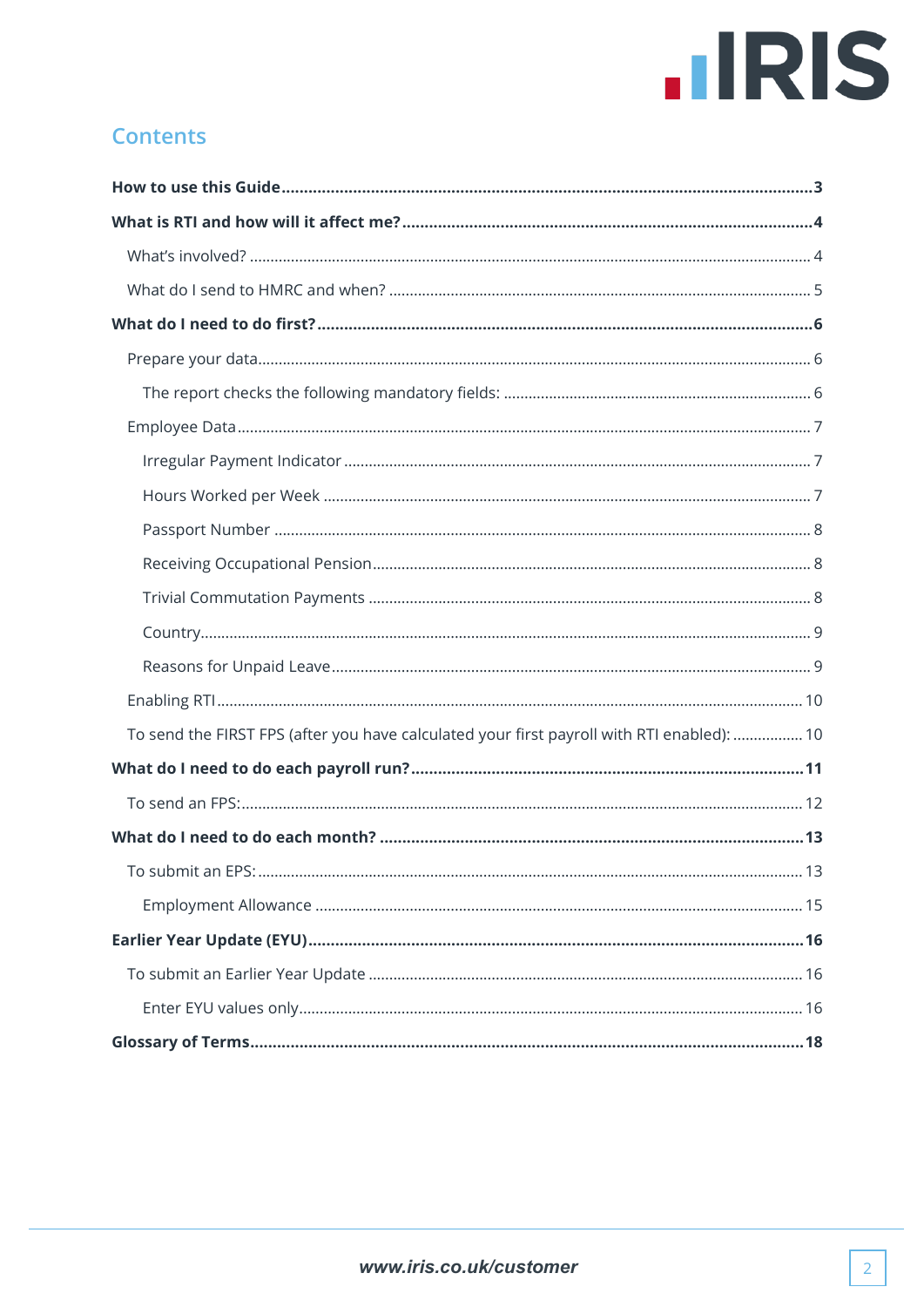

#### <span id="page-2-0"></span>**How to use this Guide**

This guide will give you an overview of what Real Time Information (RTI) for PAYE is, as well as how it works within the payroll software.

You can read it straight through or just jump to the section you are interested in using the links in the **[Contents](#page-1-0)** page.

There is a **[Glossary of Terms](#page-17-0)** towards the back.

If text within the guide looks like **this**, it is a link which will take you to more information on that topic.

We recommend you start with **[What is RTI and how will it affect me?](#page-3-0)** and **[What do I need to do](#page-5-0)  [first?](#page-5-0)**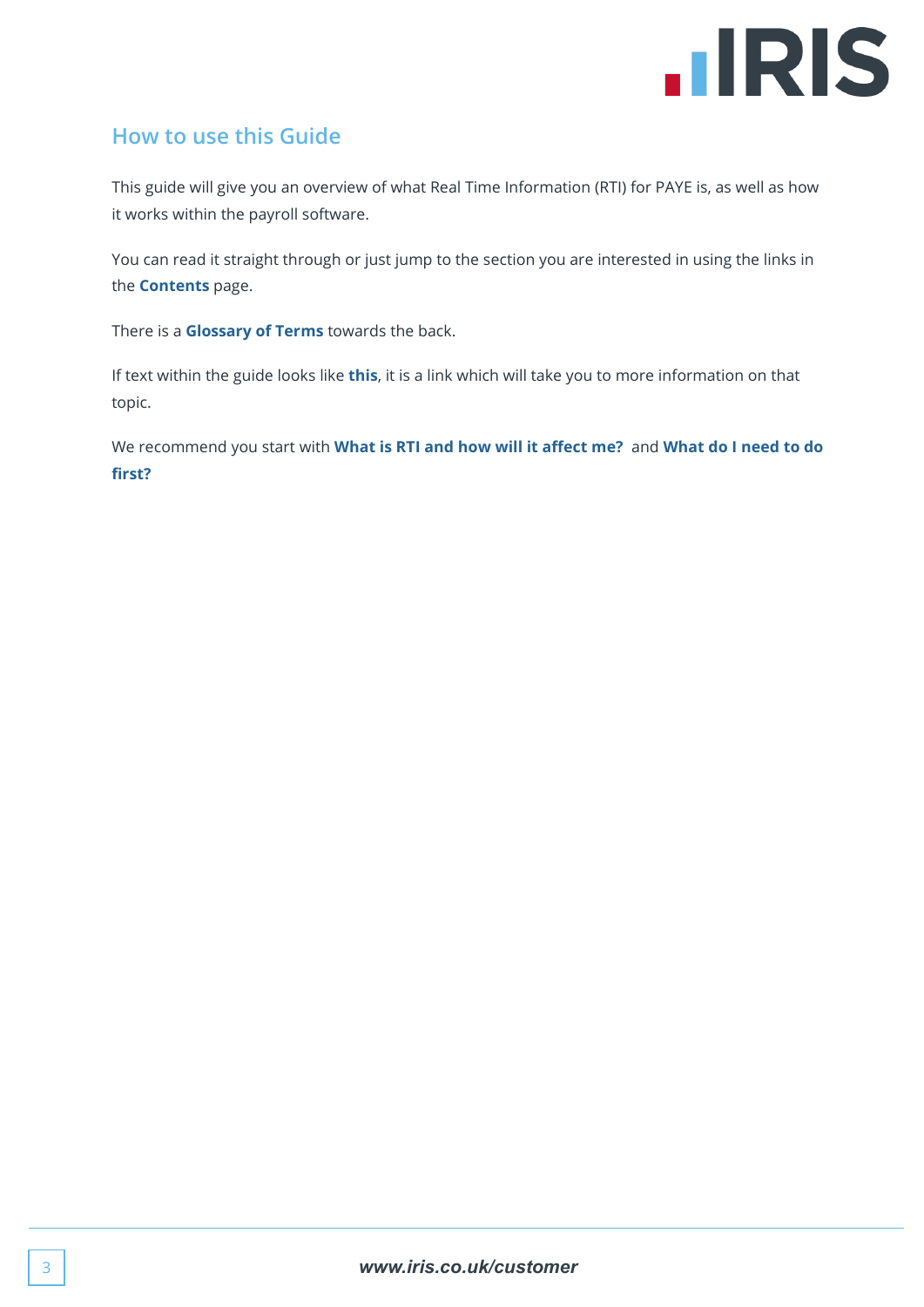## **.IRIS**

#### <span id="page-3-0"></span>**What is RTI and how will it affect me?**

Real Time Information (RTI) is a system for reporting Pay, Tax, National Insurance and other details about your employees to HMRC.

It is thought that by collecting payroll data in real time, individuals' tax deductions will be more accurate throughout the year. Also this should make the PAYE system easier to operate thus releasing the burden on employers and providing better tax administration to HMRC.

As an employer you are responsible for all tax deductions and calculations, HMRC require you to return year to date figures at the same time as payment is made to your employees, be that weekly, fortnightly or monthly.

#### <span id="page-3-1"></span>**What's involved?**

- All employers must go through a one-off 'alignment' process in order to synchronise their data with HMRC. This is achieved by sending the first **Full Payment Submission**
- Employers and pension providers tell HMRC about Tax, National Insurance contributions and other deductions on or before pay day, be that weekly, monthly or any other period via a **Full Payment Submission**
- Any adjustments to the expected monthly payment that an employer is making to HMRC are reported via an **Employer Payment Summary**
- New starters and leavers are reported via the **Full Payment Submission**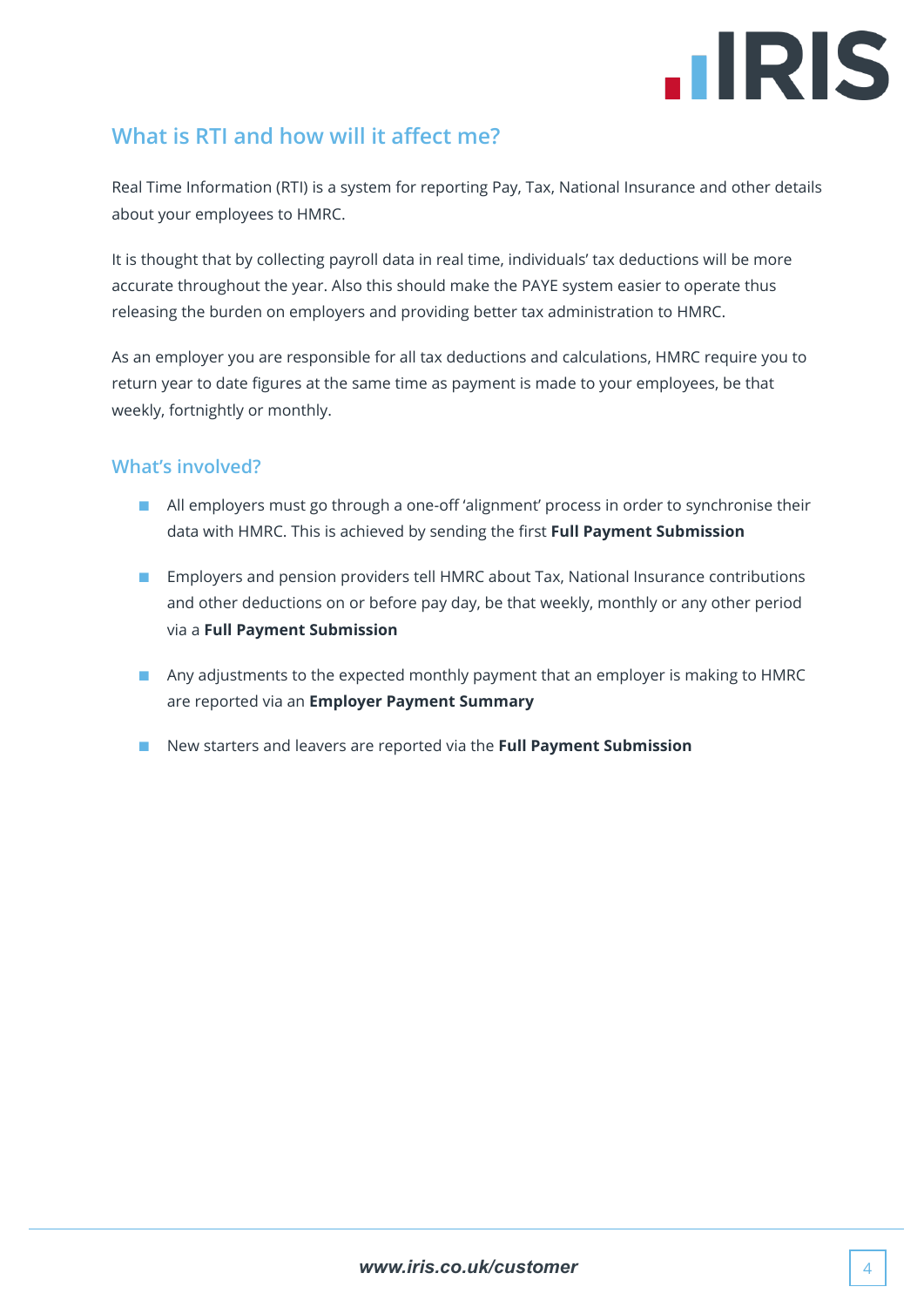### **IIRIS**

#### <span id="page-4-0"></span>**What do I send to HMRC and when?**

| <b>Full Payment</b><br>Submission<br>(FPS)          | •Every pay period on or before payday<br>. First FPS contains all current employees plus<br>leavers paid this year                                                                                          |
|-----------------------------------------------------|-------------------------------------------------------------------------------------------------------------------------------------------------------------------------------------------------------------|
| Employer<br>Payment<br><b>Summary (EPS)</b>         | . Only sent in months where you reduce the<br>payment to HMRC for things like SMP recovered<br>•Because no employees were paid or<br>•Apprenticeship Levy due has been greater than<br>zero in the tax year |
| <b>NINO</b><br>Verification<br><b>Request (NVR)</b> | . Only if you want to trace an NI number before you<br>pay an employee<br>•Tracing process is automatic if you include an<br>employee with a blank NI number on the FPS                                     |
| Earlier Year<br>Update (EYU)                        | . Used for reporting amendments to an employee's<br>year to date figures in the previous tax year, if the<br>date in the current tax year is on or after 20th April                                         |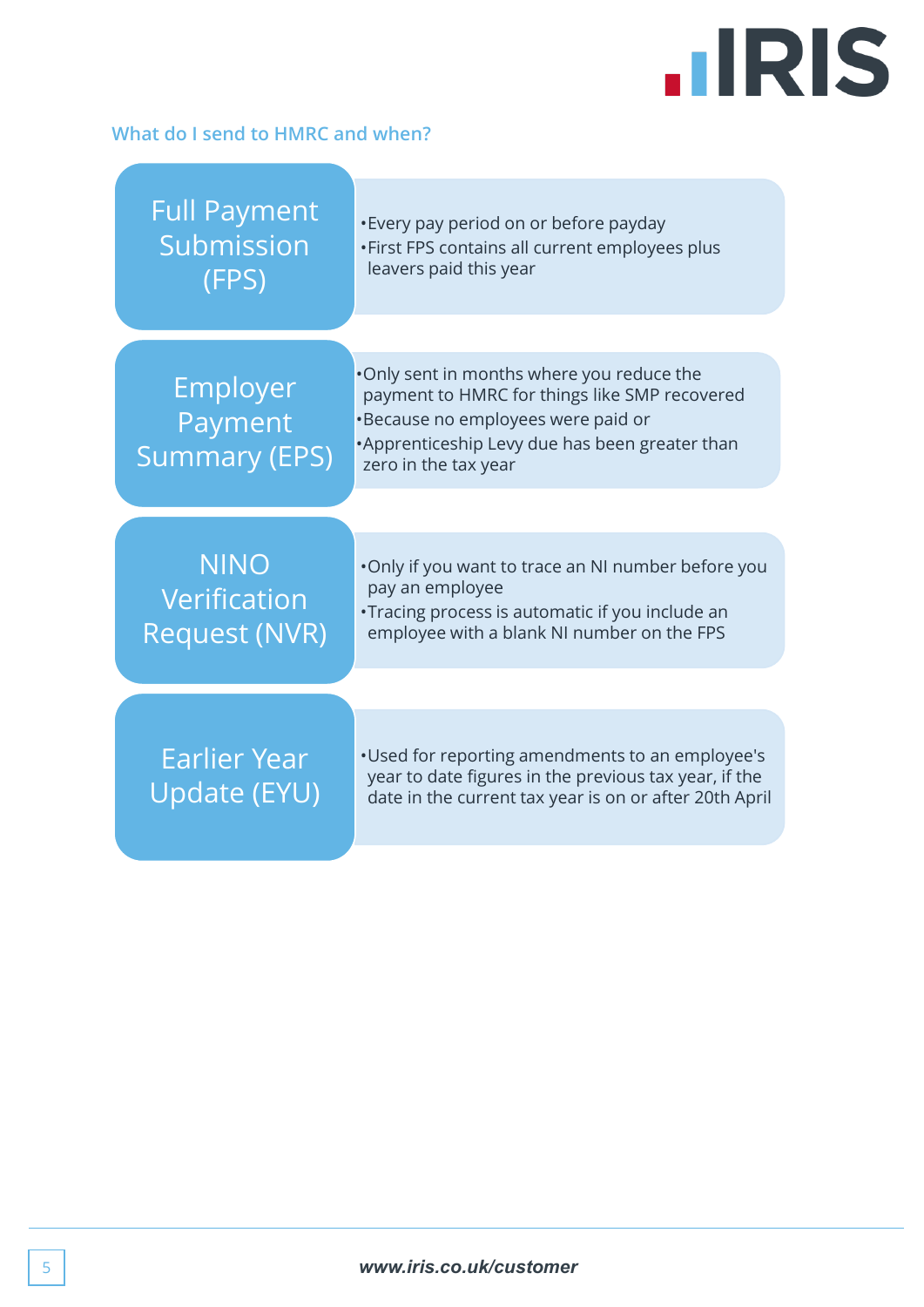## **.IRIS**

#### <span id="page-5-0"></span>**What do I need to do first?**



#### <span id="page-5-1"></span>**Prepare your data**

HMRC require accurate employee data for RTI. You need to make sure your **Employee Details** include these fields. A report is available, **RTI Missing Data**, which highlights any missing information.

**1.** Print **RTI Missing Data** via **Reports | Reports Selector | RTI Missing Data** to see if any employees need updating

**The report checks the following mandatory fields:**

#### Company data

- **Tax District \***
- **Tax Reference \***
- **Accounts Office Number \***

#### Employee data

- **Surname**
- **Forename**
- **Date of Birth**
- **Address** first two lines and Postcode (this is required if the NI Number field is blank)
- **NI Number** HMRC will be using **NI Number** as the main identifier for employees, so it's important to complete the field, however it will not stop an FPS from being accepted

**\*** This information can be found on your P30BC 'Payment booklet' or the P30B 'Paying electronically'

**Please Note**: You need at least **Surname**, **Forename** and **Date of Birth** in all **Employee Details** or you will not be able to send a **Full Payment Submission**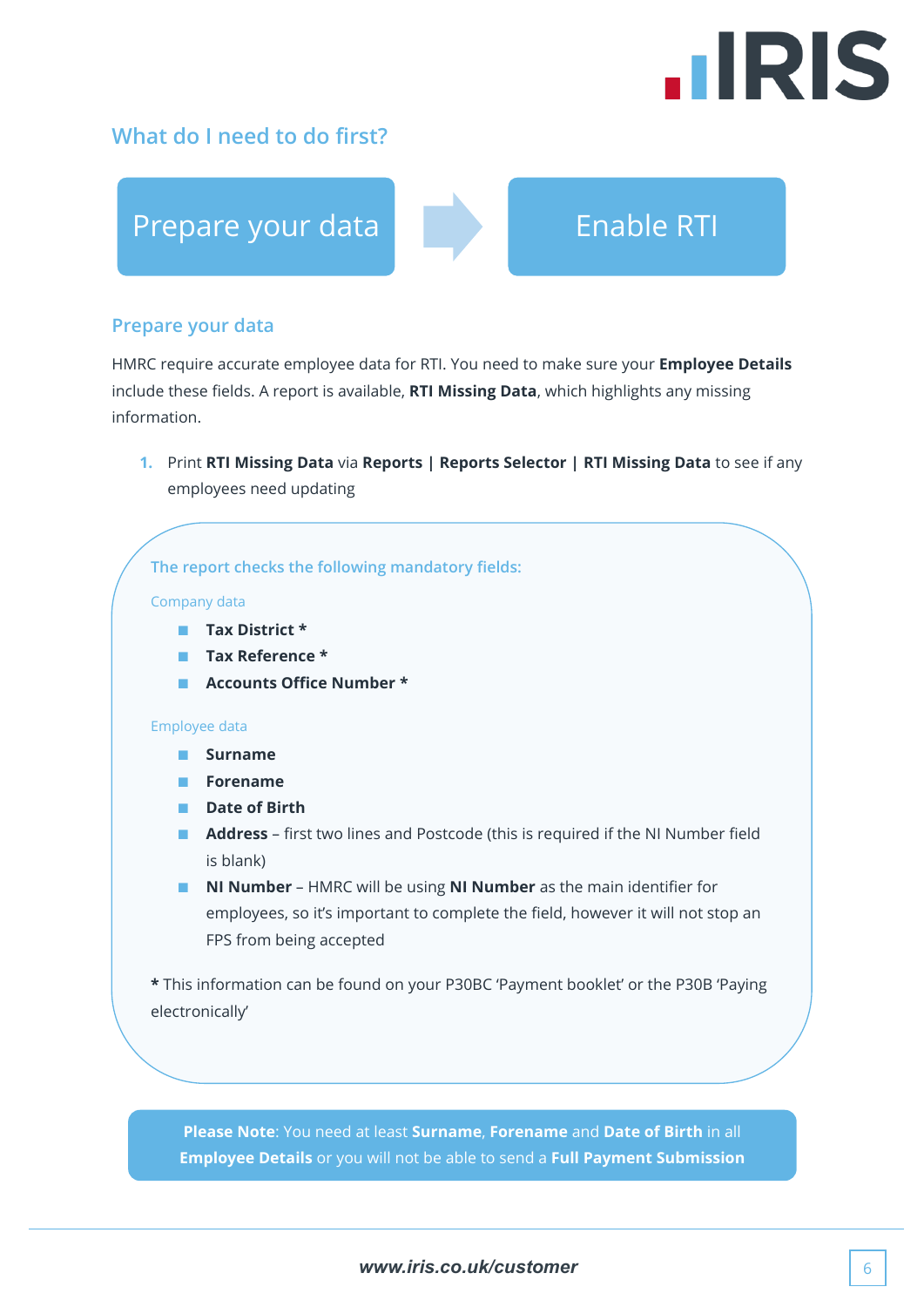

It is also important to make sure that:

- **Forename** field is completed with employees' given names, for example Catherine rather than Kate or Matthew rather than Matt. Also, where known, include **Middle Name(s)**. HMRC will be using these as a secondary identifier when NI number is not present
- An individual's correct date of birth should always be recorded, not a default or fictitious date

According to HMRC, over 80% of PAYE data quality issues are caused by incorrect information about an individual's name, date of birth or National Insurance number. It is important you ensure the information you receive from your employee is accurate and complete by checking the validity of this information using official documentation.

<span id="page-6-0"></span>For further information on checking documentation a guide is provided on **[www.gov.uk.](http://www.gov.uk/)**

#### **Employee Data**

You may need to add certain employee data to the payroll system; **[Irregular Payment Indicator](#page-6-1)**, **[Hours Worked per Week](#page-6-2)**, **[Passport Number](#page-7-0)**, **[Receiving Occupational Pension](#page-7-1)**, **[Trivial](#page-7-2)  [Commutation Payments](#page-7-2)**, **[Country](#page-8-0)**, **[On Strike & Employee Requested Zero Contracted Hours](#page-8-2)** and **[Payment to a Non-Individual](#page-8-3)**

#### **Irregular Payment Indicator**

<span id="page-6-1"></span>This field is important to complete for any casual or occasional workers you may have, particularly those who may not work for you for 13 weeks or more. It informs HMRC that the individual is still employed by your company.

This field will only be visible once you have **[enabled RTI.](#page-9-0)**

|                                 |                | Personal   General Pay Rates   Pay Method   Tax Details   N.I. Details   Sundry   Starter/Leaver   Pension   Pension Refs |            |
|---------------------------------|----------------|---------------------------------------------------------------------------------------------------------------------------|------------|
|                                 | Rate Indicator | Values                                                                                                                    |            |
| Pay Frequency<br>← Weekly       | G Hourly       |                                                                                                                           |            |
|                                 |                | <b>HOURLY Rate</b>                                                                                                        | 15,000     |
| C 2-Weekly                      | C Weekly       | <b>Standard Hours</b>                                                                                                     | 40.00      |
| C 4-Weekly                      | C Annual       | <b>RASIC PAY</b>                                                                                                          | 600.00     |
| C Monthly                       |                | Notional Payment                                                                                                          |            |
|                                 |                | Notional Pay Amount                                                                                                       | 40.00      |
| - Normal Hours Worked           |                | Pay Annually                                                                                                              | ↳          |
| Hours Worked per Week E - Other | $\overline{ }$ | Pay Employee Annually                                                                                                     | $\Box$ No  |
|                                 |                | <b>Irregular Payment</b>                                                                                                  |            |
|                                 |                | Irregular Payment Indicator                                                                                               | $\Box$ No. |

#### <span id="page-6-2"></span>**Hours Worked per Week**

This field should contain the normal hours worked in a week by an employee. Normal hours aren't always the same as contracted hours and need to be calculated. An explanation of what counts as working hours can be found on the website **[www.hmrc.gov.uk](http://www.hmrc.gov.uk/taxcredits/start/claiming/income-hours/work-out-hours.htm#2)**. It also provides an explanation of how to work out usual weekly working hours.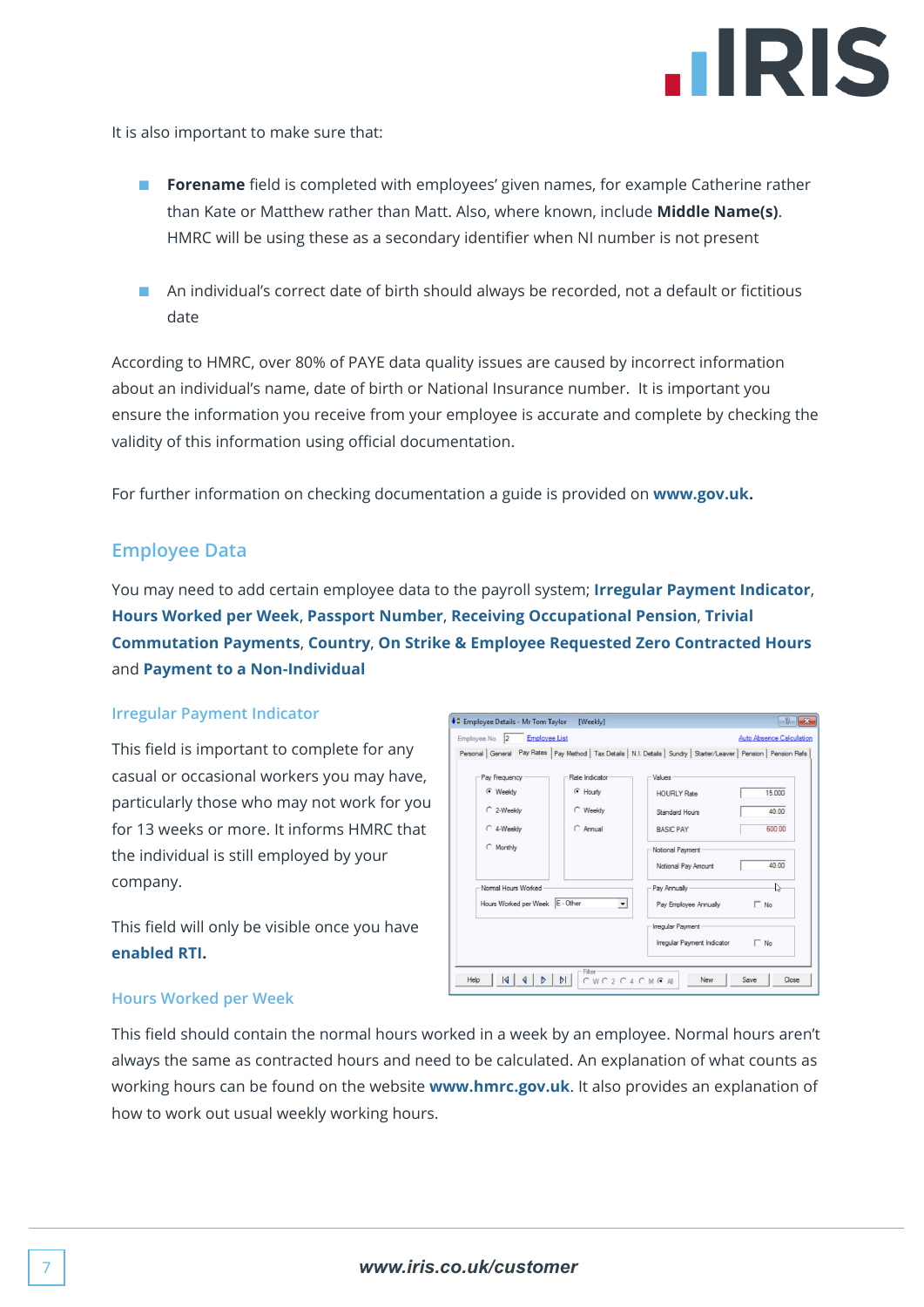

This field will be used by HMRC to calculate eligibility for tax credits, so it is important you complete it.

There are bands for **Hours Worked per Week**. If an employee's hours are within the band width, it is not necessary to keep changing the band unless they fall into a different one. The bands available are:

- $A 0.15.99$  hours
- B 16-23.99 hours
- $C 24.00 29.99$  hours
- D 30.00 hours or more
- E Other

| Statutory Payments |  |                      | Holiday          |                                                  |  |      |
|--------------------|--|----------------------|------------------|--------------------------------------------------|--|------|
| <b>Total SSP</b>   |  | b.00                 | Entitlement      |                                                  |  | 0.00 |
| <b>Ex Code</b>     |  |                      | Taken            |                                                  |  | 0.00 |
| Ex Code Date       |  | $\blacktriangledown$ | Passport Details |                                                  |  |      |
| <b>Total SMP</b>   |  | 0.00                 |                  | Passport Number                                  |  |      |
| <b>Total SPP</b>   |  | 0.00                 |                  | Previous Employee Code<br>Previous Employee Code |  |      |
| <b>Total ShPP</b>  |  | 0.00                 |                  |                                                  |  |      |
| <b>Total SAP</b>   |  | 0.00                 |                  |                                                  |  |      |
|                    |  |                      |                  |                                                  |  |      |
|                    |  |                      |                  |                                                  |  |      |

#### **Passport Number**

<span id="page-7-0"></span>This only needs to be used for employees who are unable to provide you with an NI number, such as foreign nationals.

#### <span id="page-7-1"></span>**Receiving Occupational Pension**

If an employee is receiving an Occupational Pension the **Receiving Occupational Pension**  box must be ticked as HMRC require the information to be included in each FPS.

#### <span id="page-7-2"></span>**Trivial Commutation Payments**

When paying pension payments you may be required to pay a **Trivial Commutation Payment**. These one-off lump sum payments may have a non-taxable proportion. The type of **Trivial Commutation Payment** declared will be included on your FPS together the value of the payment.

| п    |
|------|
|      |
|      |
| 0.00 |
|      |
|      |
|      |

Further information regarding Trivial Commutation Payments can be found **[here](https://www.gov.uk/guidance/paying-a-company-pension-or-annuity-through-your-payroll#1)**.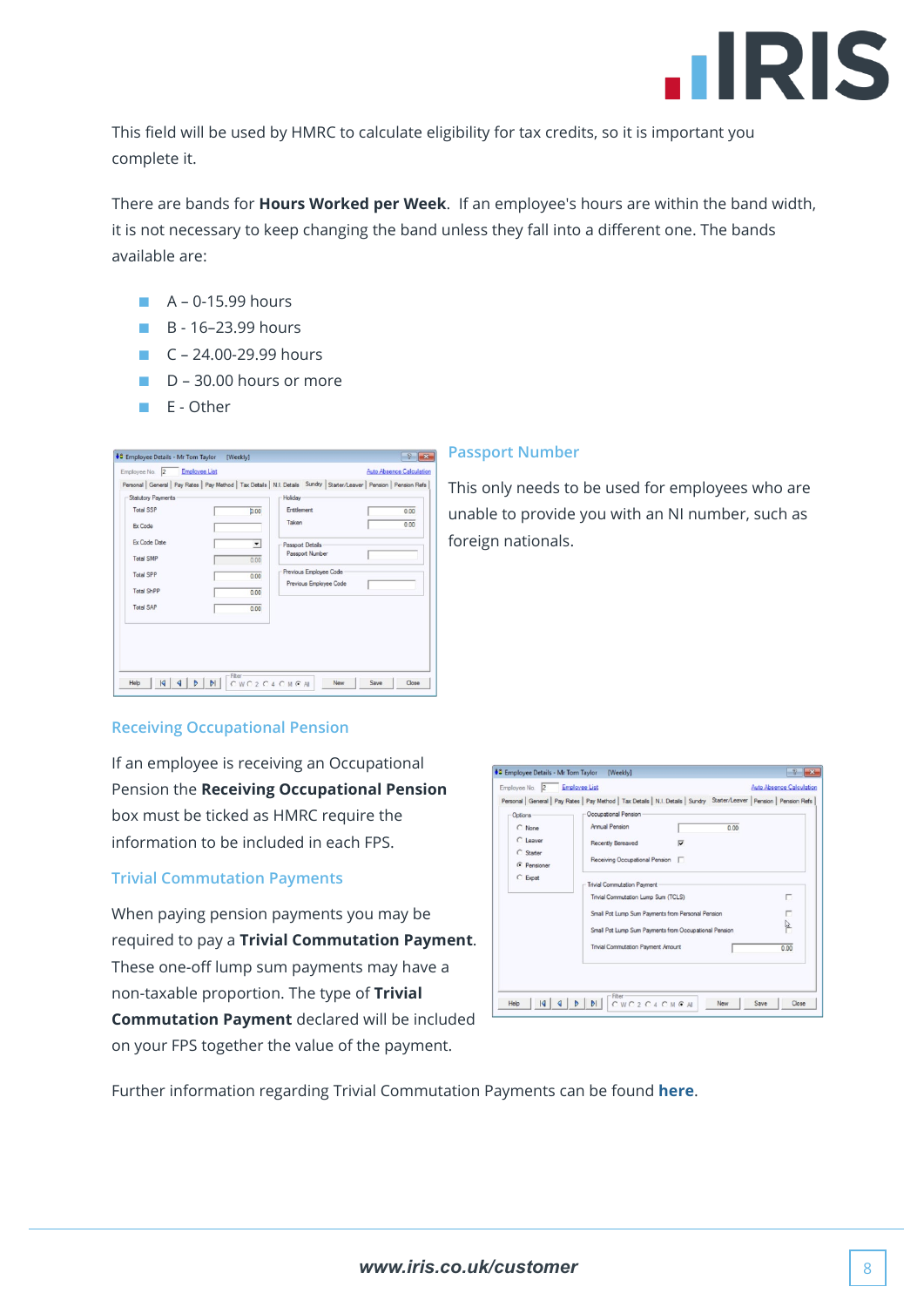

#### **Country**

<span id="page-8-0"></span>**Country** needs to be included as part of an employee's address. The field will default to United Kingdom and you can add new countries.

| Title          | $\sim$<br>Mr<br>$\mathbf{r}$                                      | Gender                | C Female<br>$\odot$ Male           |
|----------------|-------------------------------------------------------------------|-----------------------|------------------------------------|
| Sumame         | Taylor                                                            | Date of Birth         | 11/08/1989<br>$\blacktriangledown$ |
| Forename       | Tom                                                               | <b>Marital Status</b> | Single<br>$\overline{\phantom{a}}$ |
| Middle Name(s) |                                                                   | Telephone Number      |                                    |
| Address        | 98 The Riding<br>Market Way<br>Market Town                        |                       |                                    |
| Postcode       | MT9 8DF                                                           |                       |                                    |
| Country        | <b>United Kingdom</b><br>$\overline{\phantom{a}}$<br>$\mathbf{v}$ |                       |                                    |

#### <span id="page-8-1"></span>**Reasons for Unpaid Leave**

#### <span id="page-8-2"></span>On Strike & Employee Requested Zero Contracted Hours

These fields are available from the **Pay | Variations | Enter Variations | RTI Sundry** and should only be used if the employee is not being paid for one of these reasons:

- **On Strike**
- **Employee Requested Zero Contracted Hours**

**Reasons for Unpaid Leave** will be included on the FPS and will stay ticked for any subsequent pay periods until un-ticked.

| Reasons for Unpaid Leave                              |        | Pension                                  |                          |
|-------------------------------------------------------|--------|------------------------------------------|--------------------------|
| On Strike<br>Employee Requested Zero Contracted Hours | г<br>п | <b>Flexibly Accessing Pension Rights</b> | 0.00<br>$\Gamma$ Taxable |
| - Payment to Other<br>Payment to a Non-Individual     | г      | <b>Pension Death Benefit</b>             | 0.00<br>$\Box$ Taxable   |

#### <span id="page-8-3"></span>Payment to a Non-Individual

This field should only be used if you are making a payment to a non-individual on behalf of the employee, for example to a charity. If this box is ticked the information will be included on the FPS and will stay ticked for any subsequent pay periods until un-ticked.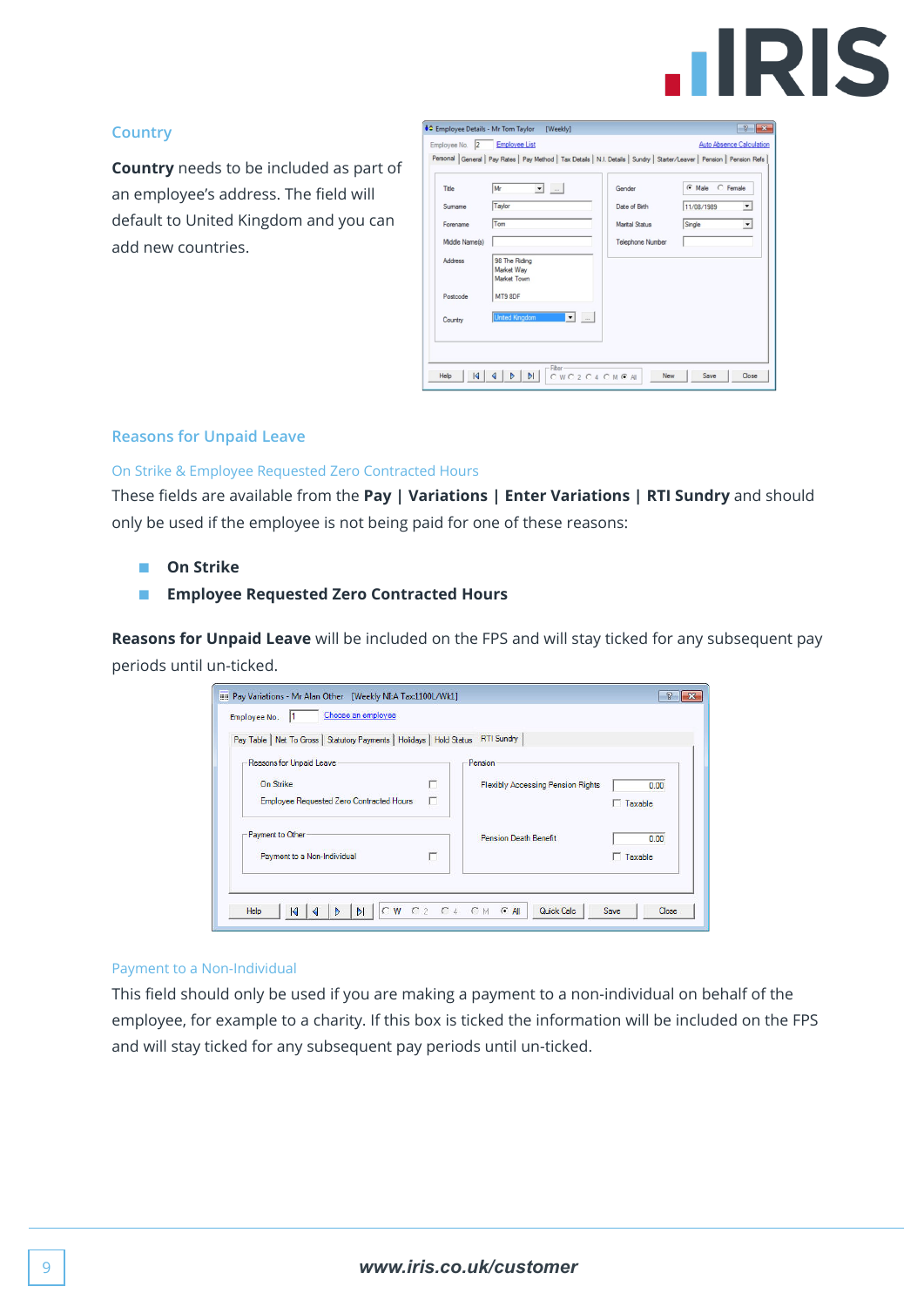

#### <span id="page-9-0"></span>**Enabling RTI**

To enable RTI

- **1.** Go to **Company | Details**, and on the **General Information** tab ensure that your **Tax District**, **Tax Reference** and **Accounts Office No** fields have been completed
- **2.** Go to **Utilities | RTI Options** and select **Enable RTI Submissions**

<span id="page-9-1"></span>**To send the FIRST FPS (after you have calculated your first payroll with RTI enabled):**

- **1.** Click on the **RTI Online Services** OR the **Pay** menu
- **2.** Select **Send Full Payment Submission** or **Send FPS**
- **3.** The screen will show **This is the first Full Payment Submission**
- **4.** Select **Pay Frequency** and **Period**
- **5.** Click **Next**
- **6.** The **Final Confirmation Screen** will be displayed
- **7.** Check details and **Print Summary** and/or **Print Details**. **Print Summary** gives a report showing the totals due. **Print Details** gives a breakdown of all employees
- **8.** Click **Send**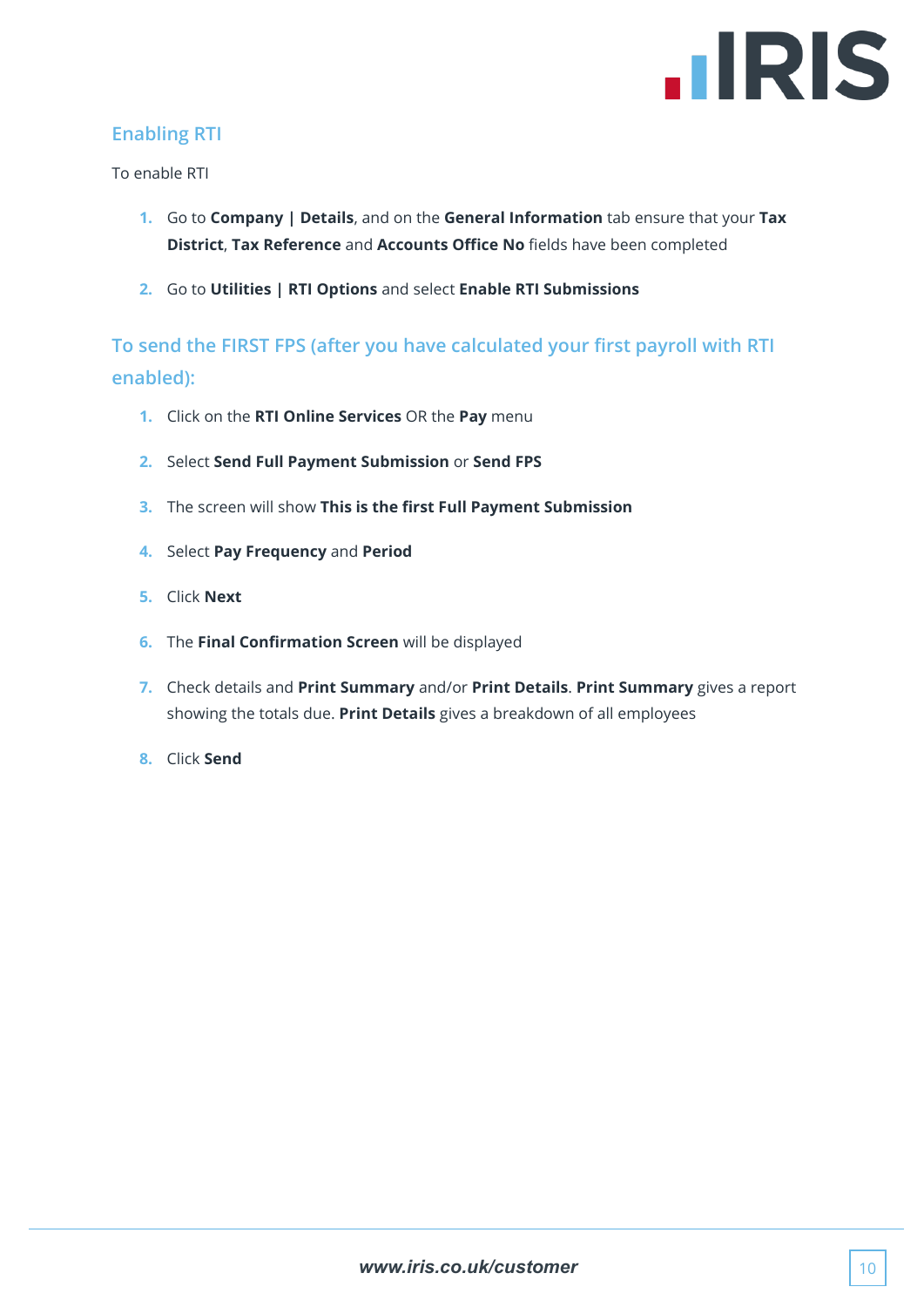### **.IRIS**

#### <span id="page-10-0"></span>**What do I need to do each payroll run?**

Each time you pay your employees you need to send a **Full Payment Submission** to HMRC via the Government Gateway.

Generally, FPS submissions should be sent on or before the pay date with few exceptions. HMRC allow up to 7 days to report PAYE in certain circumstances:

- Where payments are made on the day of work which vary depending on the work done
- Where it is impractical to report in real time such as:
	- A crop picker paid in cash at the end of the day, when their pay is based on how much they have picked

Information on Timing of Real Time Returns can be found on the HMRC website.

The **Full Payment Submission** contains employee's pay period and year to date figures, forename, surname, birth date, address changes, hours worked, details of **new starters** and **leavers**, the **Payment after leaving** indicator, and the **Irregular Payment** indicator.

We recommend the following as a payroll process:



This makes sure that any leavers you have created are marked as such with their final payments.

If an employee included on the **Full Payment Submission** has an incorrect or missing NI number, HMRC will automatically begin a search for the correct one or allocate a new one.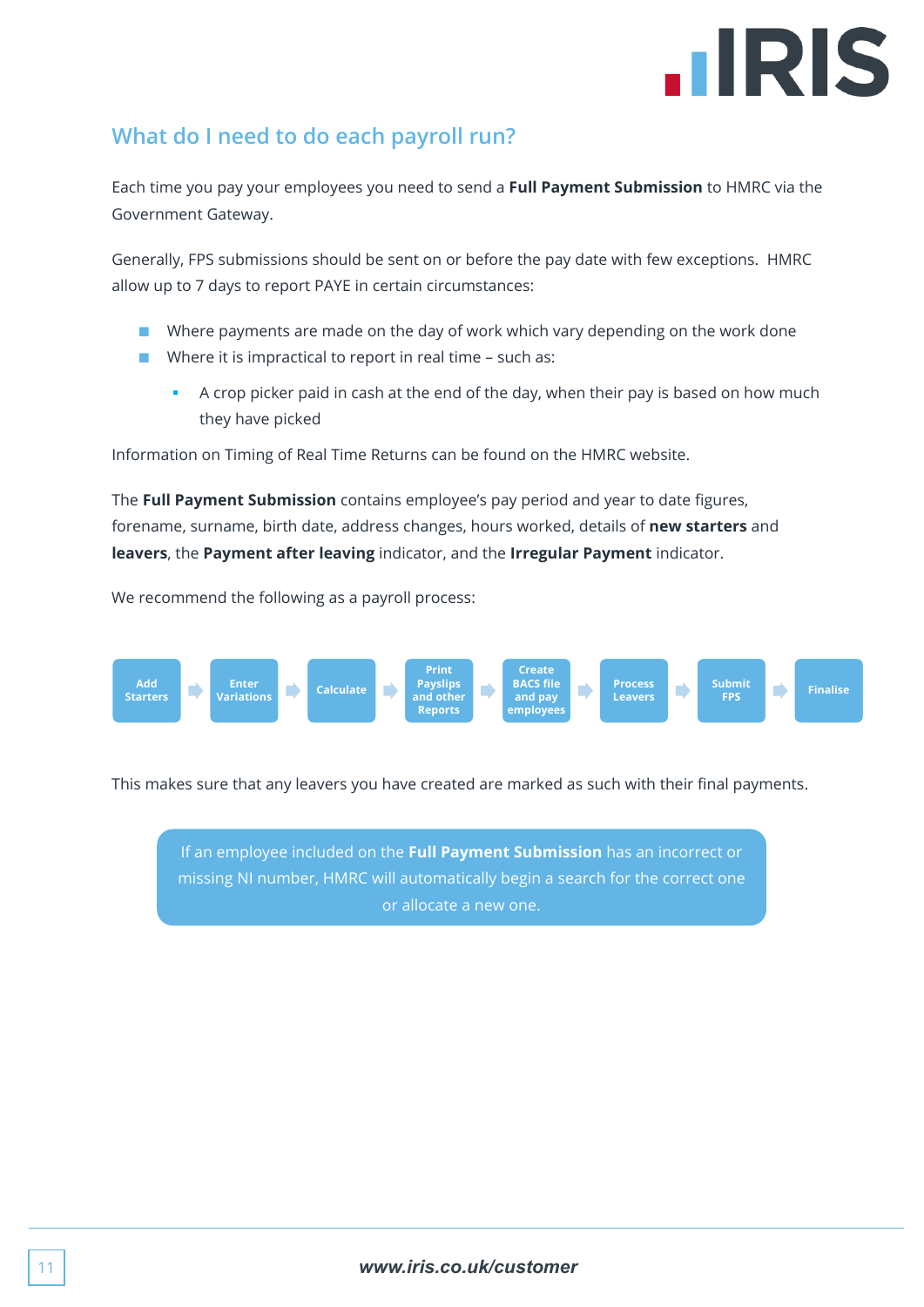### **HRIS**

#### <span id="page-11-0"></span>**To send an FPS:**

- **1.** Click on the **RTI Online Services** or **Pay** menu
- **2.** Select **Send Full Payment Submission** or **Send FPS**
- **3.** Select **Pay Frequency** and **Period**
- **4.** Click **Next**
- **5.** The **Final Confirmation Screen** will be displayed
- **6.** Check details and **Print Summary** or **Print Details** (if required). **Print Summary** gives a report showing the totals due. **Print Details** gives a breakdown of all employees
- **7.** Click **Send**
- **8.** If you have a pending **FPS** submission that has not been sent for the company you will receive the following message:

*You have a previous Full Payment Submission where you have not received a response from HMRC. It is very important that these are completed before sending any new submissions. Do you want to complete the previous pending submission now?*

**9.** Click **Yes** to complete the pending previous FPS or **No** to continue with the current FPS. It is very important that you complete outstanding FPS submissions before sending new ones.

**Reason for Late Reporting** is an optional field allowing you to select the reason an FPS is sent after the pay date. Click on the drop-down list for available reasons for late submissions. This could avoid HMRC giving you a fine for a late submission.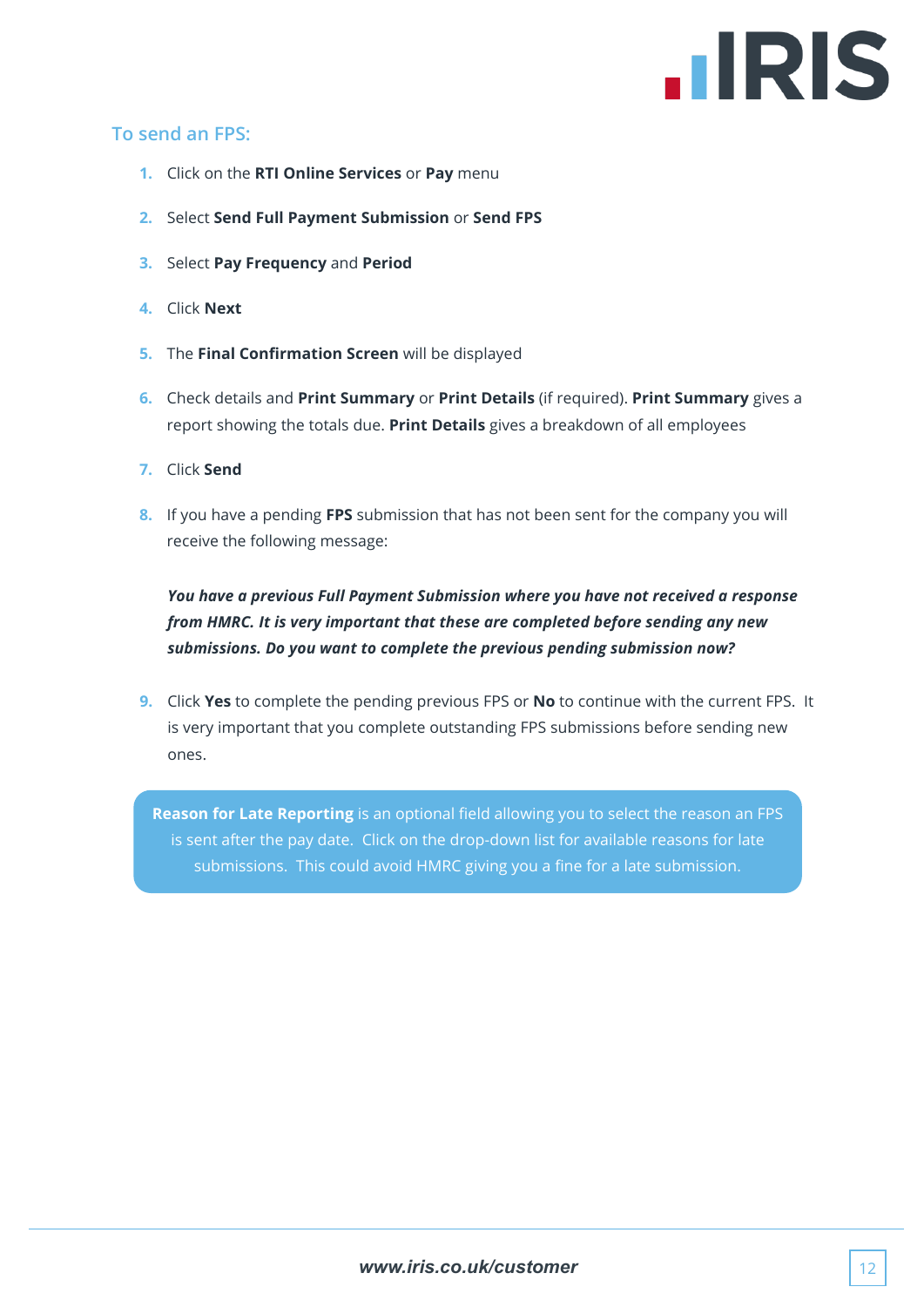

#### <span id="page-12-0"></span>**What do I need to do each month?**

Payments should be made to HMRC by the 19<sup>th</sup>/22<sup>nd</sup> of the following month.

If there are any changes to the payment that HMRC are expecting, or no employees were paid in the current month, or Apprenticeship Levy due has been greater than zero in the tax year, you need to send an **Employer Payment Summary**. For example, you are paying an employee SMP so you have reduced your payment to HMRC by the SMP Recovered amount (and by the Compensation amount if you are a small employer).

An EPS must also be sent once when you set the Employment Allowance Indicator to claim **Employment Allowance** to offset up to £3,000 per year off your employer's NIC liability.

Employment Allowance allows an employer to offset up to £3000 per year of their Employer's NI against their liability to HMRC at the end of each month. Employment Allowance is per business and not for every separate PAYE reference. It can be split across more than one **Company** 

#### <span id="page-12-1"></span>**To submit an EPS:**

- **1.** Click on the **RTI Online Services** menu and select **Send Employer Payment Summary**
- **2.** Select the relevant **Month**
- **3.** If you are submitting an EPS because you have not paid any employees this month resulting in no payment being due to HMRC, tick the box
- **4.** If you are submitting an EPS because you are not going to be paying any employees in future months then tick **No employees will be paid in future months**

Please note: If you tick the option **No Employees will be paid in future months**, this must start from the following month. For example if you are sending the EPS for June, the **Date From** would be 6<sup>th</sup> July

- **5.** If this is the **Final Employer Payment Summary for Tax Year**, tick the box
- **6.** Click **Next**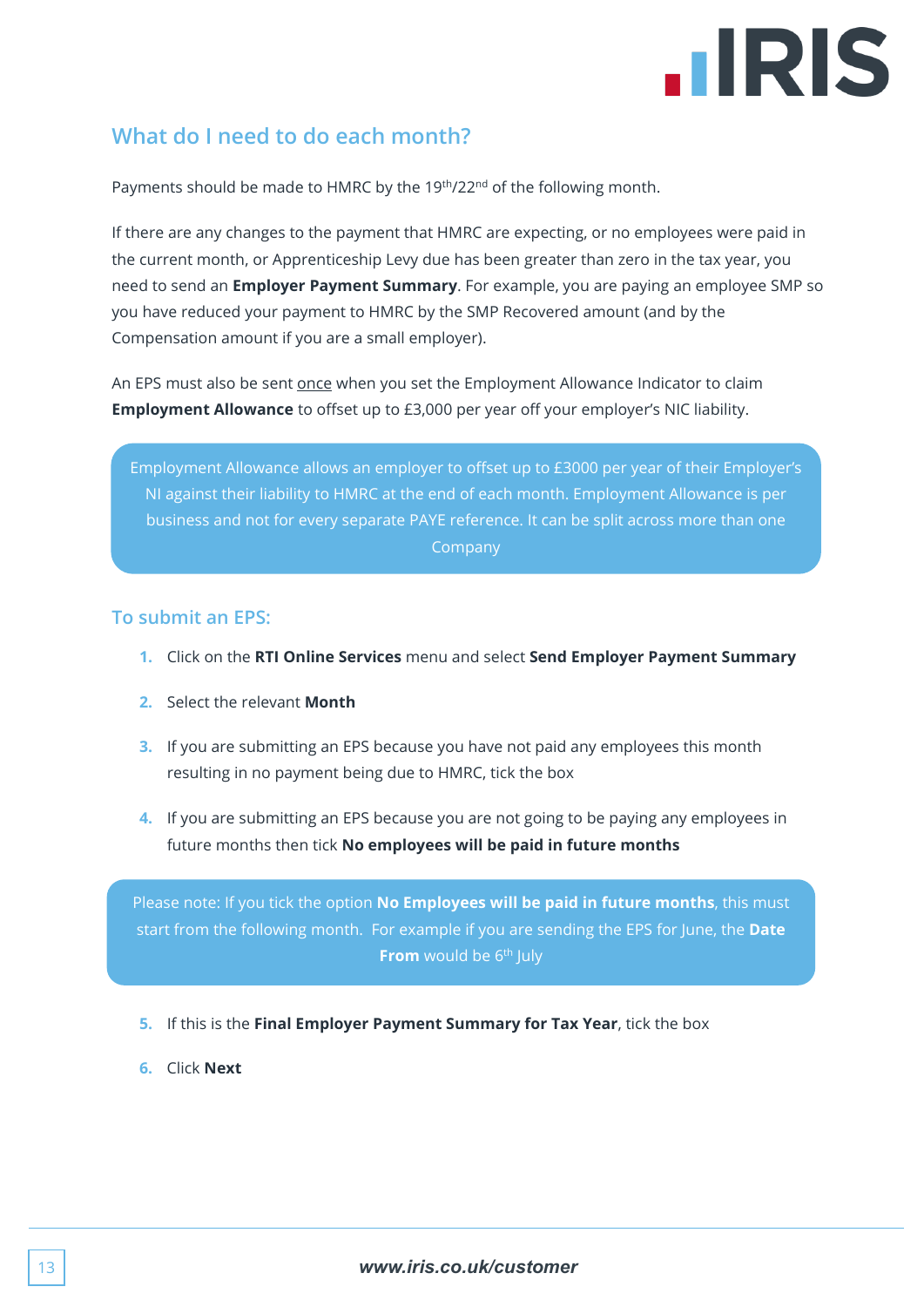

- **7.** This screen shows the values calculated for the current month. These will be added to the year to date values and submitted on the **EPS**
- **8.** If you need to alter these figures, for example if you have other payrolls which are not run on this software, you can do so by typing directly into the relevant boxes
- **9.** When you are happy with the values, click **Print** if you need a hard copy of the figures, then click **Next**
- **10. Year to Date Values** are the current month values plus previous year to date values
- **11.** No fields can be amended at this point; if you need to make changes click **Back**
- **12.** When you are satisfied that everything is correct, click **Send**

| <b>SMP Recovered</b>                        | 164.00 | ShPP Recovered                                | 0.00 |
|---------------------------------------------|--------|-----------------------------------------------|------|
| <b>SMP</b> Compensation                     | 0.00   | ShPP Compensation                             | 0.00 |
| <b>SPP Recovered</b>                        | 0.00   | SAP Recovered                                 | 0.00 |
| SPP Compensation                            | 0.00   | SAP Compensation                              | 0.00 |
| Apprenticeship Levy                         | 0.00   | <b>CIS Deductions Suffered</b>                | 0.00 |
| <b>Submission Options</b>                   |        |                                               |      |
| Final Employer Payment Summary for Tax Year |        | Final Employer Payment Summary Ceased Trading |      |
| No Employees Paid In Current Month          |        | No Employees will be paid in Future Months    |      |

| SMP Recovered                                                   | 164.00 | ShPP Recovered                                                                                                                                                                                                    | 0.00     |
|-----------------------------------------------------------------|--------|-------------------------------------------------------------------------------------------------------------------------------------------------------------------------------------------------------------------|----------|
| SMP Compensation                                                | 0.00   | ShPP Compensation                                                                                                                                                                                                 | 0.00     |
| SPP Recovered                                                   | 0.00   | SAP Recovered                                                                                                                                                                                                     | 0.00     |
| SPP Compensation                                                | 0.00   | SAP Compensation                                                                                                                                                                                                  | 0.00     |
| <b>Employment Allowance</b>                                     | 0.00   | <b>CIS Deductions Suffered</b>                                                                                                                                                                                    | 0.00     |
| Apprenticeship Levy                                             | 0.00   | App. Levy Allowance                                                                                                                                                                                               | 15000.00 |
| <b>Submission Options</b><br>No Employees Paid In Current Month |        | Final Employer Payment Summary for Tax Year Final Employer Payment Summary Ceased Trading<br>No Employees will be paid in Future Months                                                                           |          |
| Confirmation                                                    |        | Please confirm that these are the correct year to date values for the 2017/2018 April Employer Payment<br>Summary submission to the Live site. Click Send to submit the data to HMRC or back to amend the values. |          |

For instances where you didn't send an EPS on time or it was sent incorrectly, you can send an EPS to HMRC for an earlier month. This is **only** if no employees were paid in the earlier month.

**Please Note**: If you have sent a later EPS, you cannot send an EPS for an earlier month if there were Statutory Payment recovered/compensation values.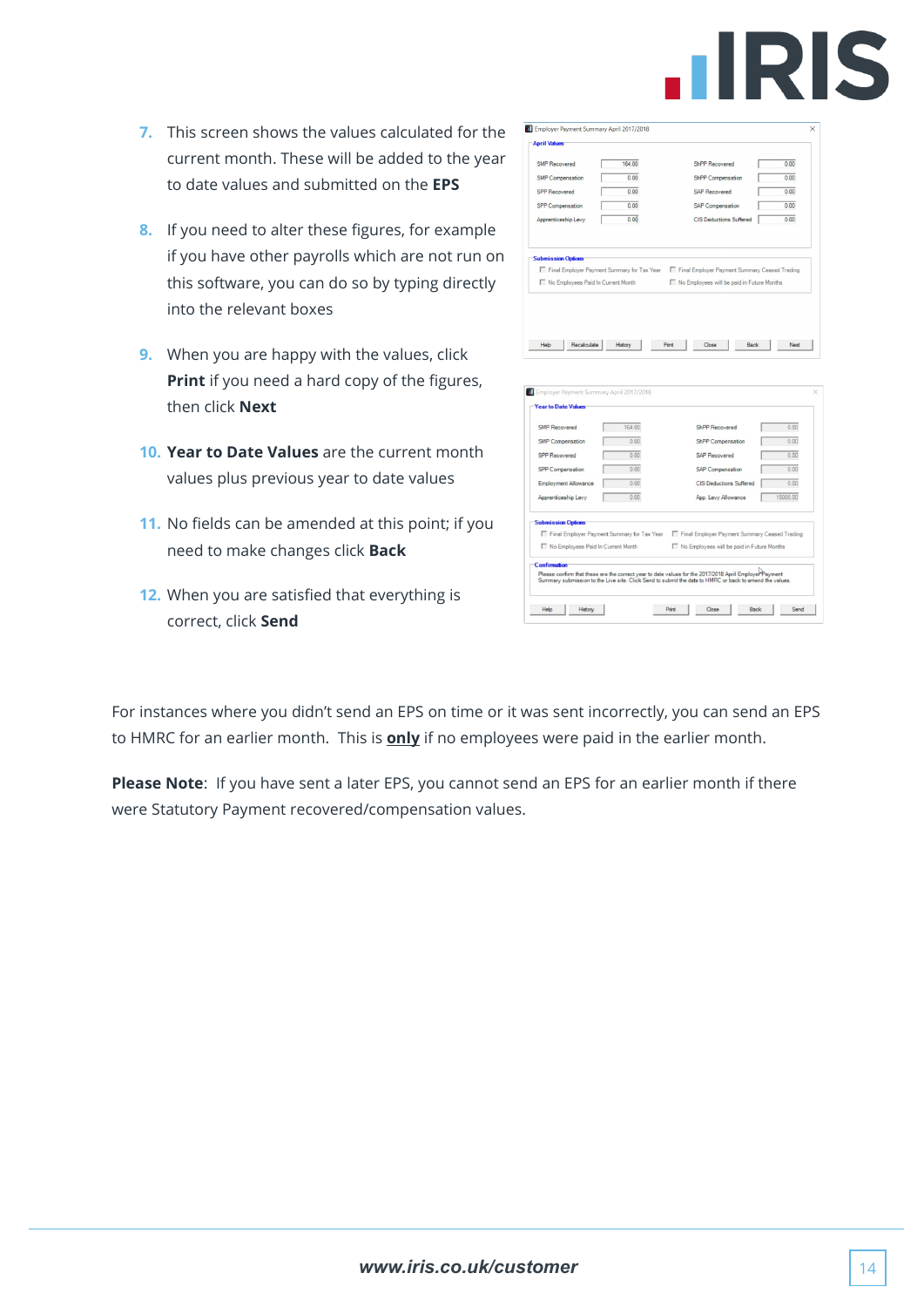

#### <span id="page-14-0"></span>**Employment Allowance**

**Employment Allowance** allows an employer to offset up to £3,000 per year of their employer's NI against their liability to HMRC at the end of each month. **Employment Allowance** is per business and not for every separate PAYE reference.

#### To set up **Employment Allowance**

- **1.** Go to **Pay | Employment Allowance** and select **Yes** from the dropdown
- **2.** Enter the **Amount Remaining** if applicable this will default to the standard £3,000 allowance and should only be changed if you are setting up the company part way through the year
- **3.** Click **Save** then **Close**

When you set up **Employment Allowance**, an **EPS** must be sent in that period to notify HMRC accordingly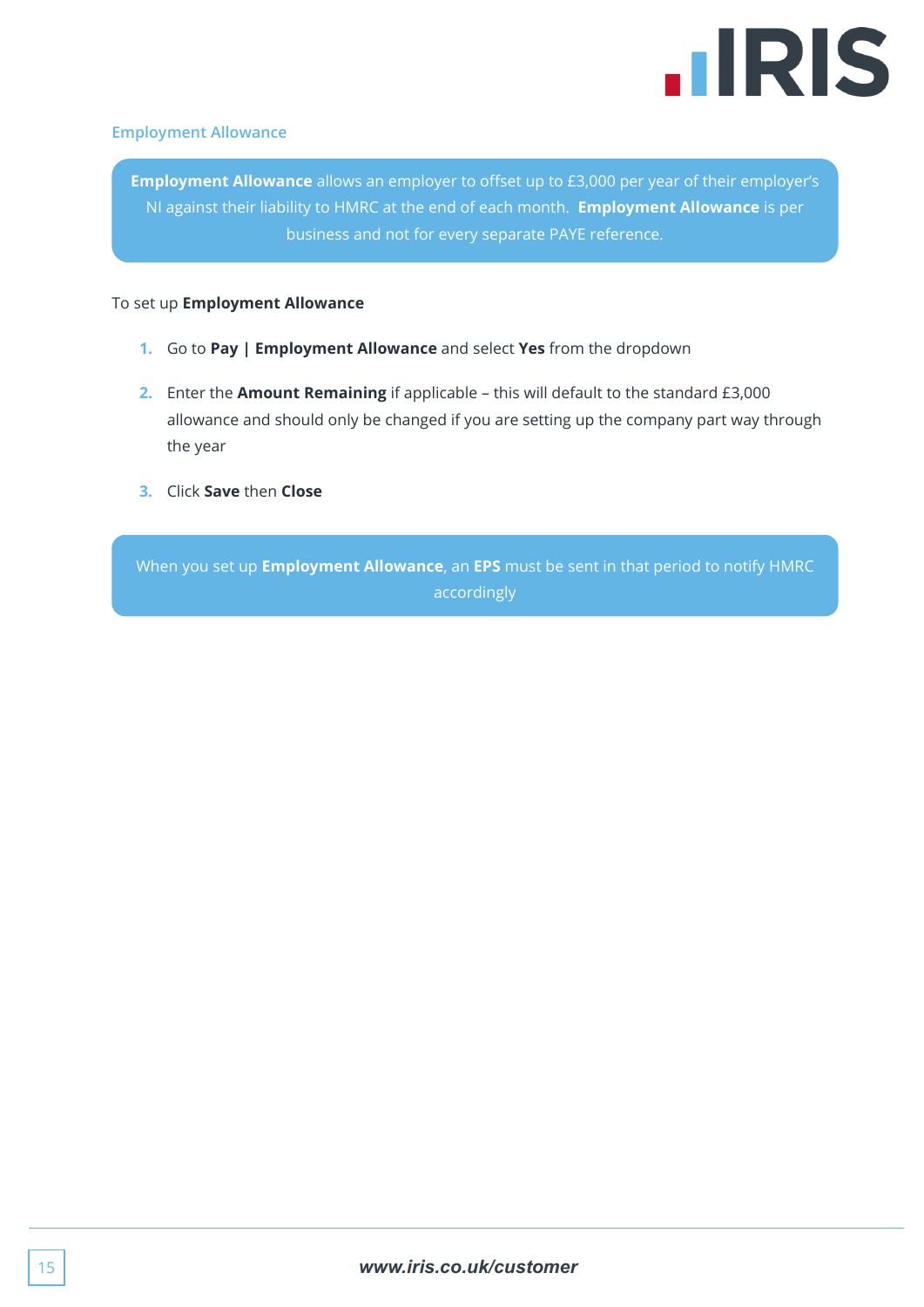

#### <span id="page-15-0"></span>**Earlier Year Update (EYU)**

An **Earlier Year Update** is used to send an employee's amended year to date figures for a previous tax year. HMRC only accept these changes via an **FPS** prior to the 20th April in the current tax year. If the date is on or after 20<sup>th</sup> April, use the **Earlier Year Update** facility to submit the new details to HMRC.

The **Earlier Year Update** can only be sent for a single employee at a time, you cannot select multiple employees.

Use the **Earlier Year Update** to enter the original year to date values sent via an **FPS**, IRIS PAYE-Master will automatically calculate the difference between previously submitted values and the new year-to-date values.

#### <span id="page-15-1"></span>**To submit an Earlier Year Update**

There are different options when submitting an EYU allowing you to use the one that simplifies the process for you; we have detailed two of these options below.

#### <span id="page-15-2"></span>**Enter EYU values only**

- **1.** Backup your current year's data following your usual procedure
- **2.** Select **File | Year-end Data** and check the title bar displays **Year-end Data**
- **3.** Select **RTI Online Services** | **Send Earlier Year Update**
- **4.** Tick **Enter EYU values only** and highlight the relevant employee
- **5.** Click **Next**
- **6.** Click **Yes** to the warning message to continue with the EYU or **No** to cancel
- **7.** In the **EYU Value** column, enter the difference between the year to-date values HMRC has for the employee and what they should be (the **Current YTD value** and **Previous YTD value** columns will be disabled)
- **8.** If the employee had more than one NI letter during the tax year, click **Multiple NICs** to enter the relevant breakdown then **OK** to save the changes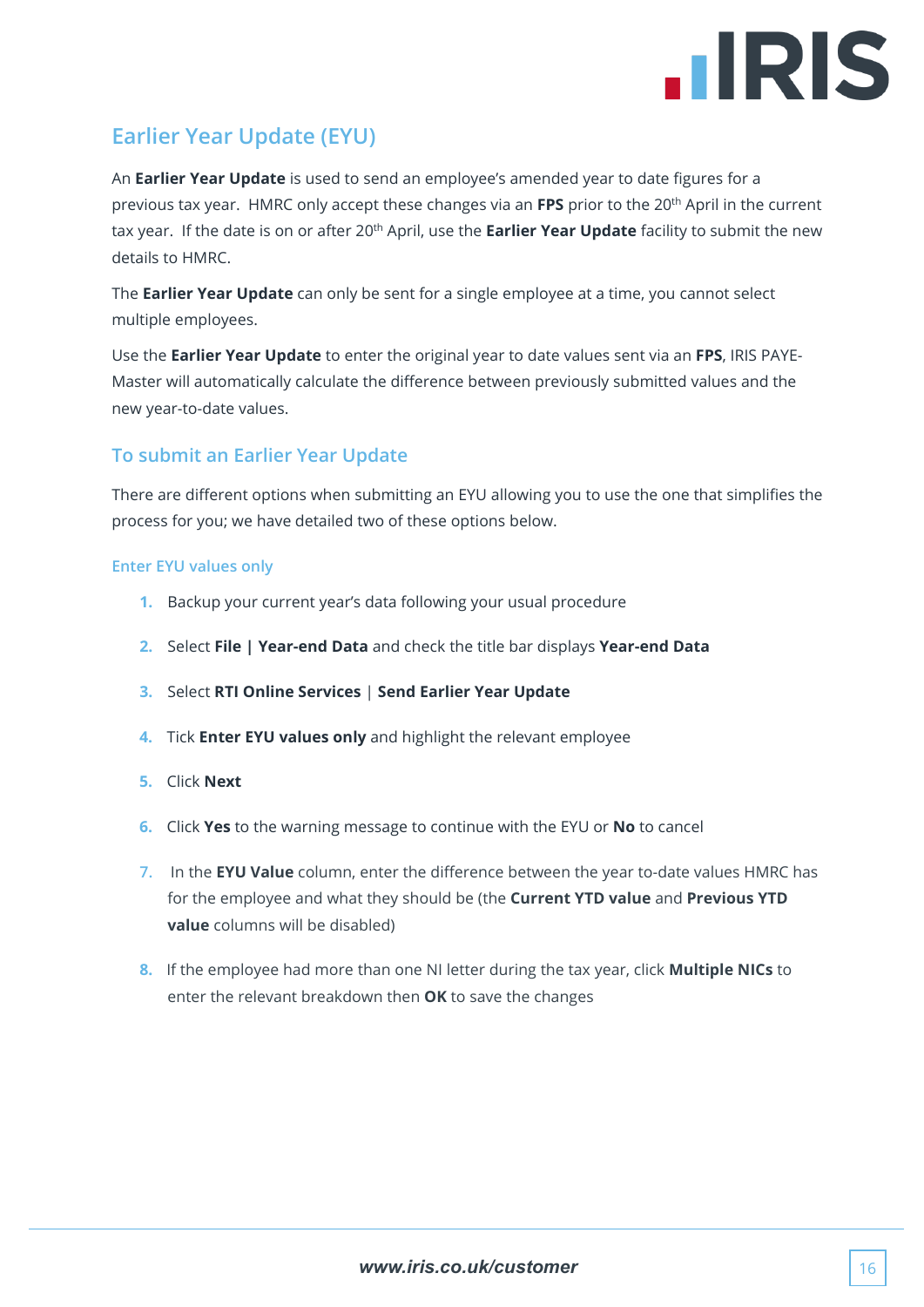

**9.** Click **Sundry** if you need to amend values for **Gross Pension Deductions**; **Net Pension Deductions** or **Trivial Commutation Payment**, then click **OK**

The **Sundry** screen also has a tick box, **Enable Annual Pension & Recently Bereaved**; tick this box to enable **Recently Bereaved** and **Annual Pension Amount**. **Annual Pension Amount** will display the value held in **Employee Details | Starter/Leaver | Pensioner | Annual Pension**

There is also a **Flexible Drawdown** section where you can select **Flexibly Accessing Pension Rights** and **Pension Death Benefit.** Here you can enter the values for **Flexible Drawdown Taxable Payment** or **Flexible Drawdown Non Taxable Payment.**

- **10.** Click **Next**, this will display the **Earlier Year Update – Final Confirmation** screen
- **11.** Click **Print** if you require a copy of the figures
- **12.** Click **Send** to start the submission

#### **Populate EYU values with last period values for tax year**

This option would primarily be used when the last FPS has not been sent for the last period of the year.

- **1.** Backup your current year's data following your usual procedures
- **2.** Select **File | Year-End Data** and check the title bar displays **Year-End Data**
- **3.** Select **RTI Online Services | Send Earlier Year Update**
- **4.** Tick **Populate EYU values with last period values for tax year**, select the relevant employee and click **Next** (the **Current YTD** value and **Previous YTD value** columns will be greyed out)
- **5.** Check the **EYU values** are correct
- **6.** Click **Next**, this will display the **Earlier Year Update – Final Confirmation** screen
- **7.** Click **Print** if you require a copy of the figures
- **8.** Click **Send** to start the submission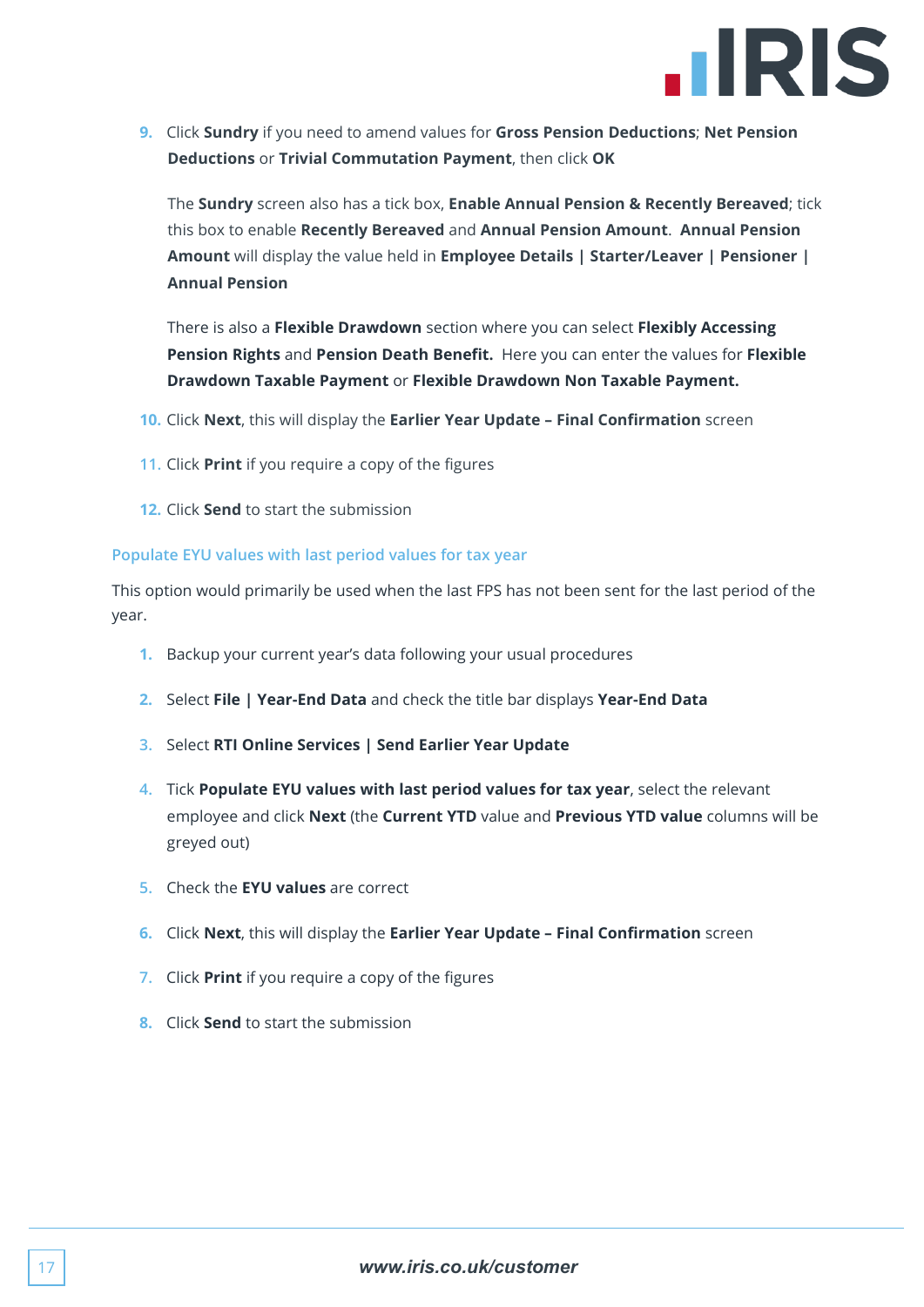### **IIRIS**

### <span id="page-17-0"></span>**Glossary of Terms**

| <b>RTI</b>                         | <b>Real Time Information</b>     | Collection of PAYE information as it<br>happens instead of at month end or<br>year end                                                                                                                                             |
|------------------------------------|----------------------------------|------------------------------------------------------------------------------------------------------------------------------------------------------------------------------------------------------------------------------------|
| <b>FPS</b>                         | <b>Full Payment Submission</b>   | Sent every payroll.<br>Also used as an alignment before<br>starting RTI by companies without split<br>schemes or less than 250 employees                                                                                           |
| <b>EPS</b>                         | <b>Employer Payment Summary</b>  | Sent monthly to inform HMRC about<br>adjustments made to the monthly<br>payment                                                                                                                                                    |
| <b>EYU</b>                         | <b>Earlier Year Update</b>       | Used to send an employee's amended<br>year to date figures for the previous tax<br>year on or after 20 <sup>th</sup> April in the current<br>tax year                                                                              |
| <b>NVR</b>                         | <b>NINO Verification Request</b> | Sends a request for a National<br>Insurance number to HMRC                                                                                                                                                                         |
| <b>DPS</b>                         | <b>Data Provisioning Service</b> | This is the system HMRC uses to send<br>messages to your payroll                                                                                                                                                                   |
| <b>YTD</b>                         | <b>Year To Date</b>              | The FPS and EPS always send Year to<br>Date values to HMRC                                                                                                                                                                         |
| <b>Irregular Payment indicator</b> |                                  | For any Casual or Occasional workers,<br>particularly those who may not work for<br>you for thirteen weeks or more. It<br>informs HMRC that the individual is still<br>employed by your company                                    |
| Payment after leaving indicator    |                                  | This is needed if an employee has<br>appeared as a leaver on an FPS but you<br>need to pay them again                                                                                                                              |
| <b>NINO</b>                        | <b>National Insurance Number</b> |                                                                                                                                                                                                                                    |
| <b>Split Scheme</b>                |                                  | Where a company's payrolls are split,<br>e.g. a company runs its own payroll on<br>IRIS PAYE-Master but their Directors'<br>payroll is run by a bureau or the<br>company is split across two or more IRIS<br>PAYE-Master companies |